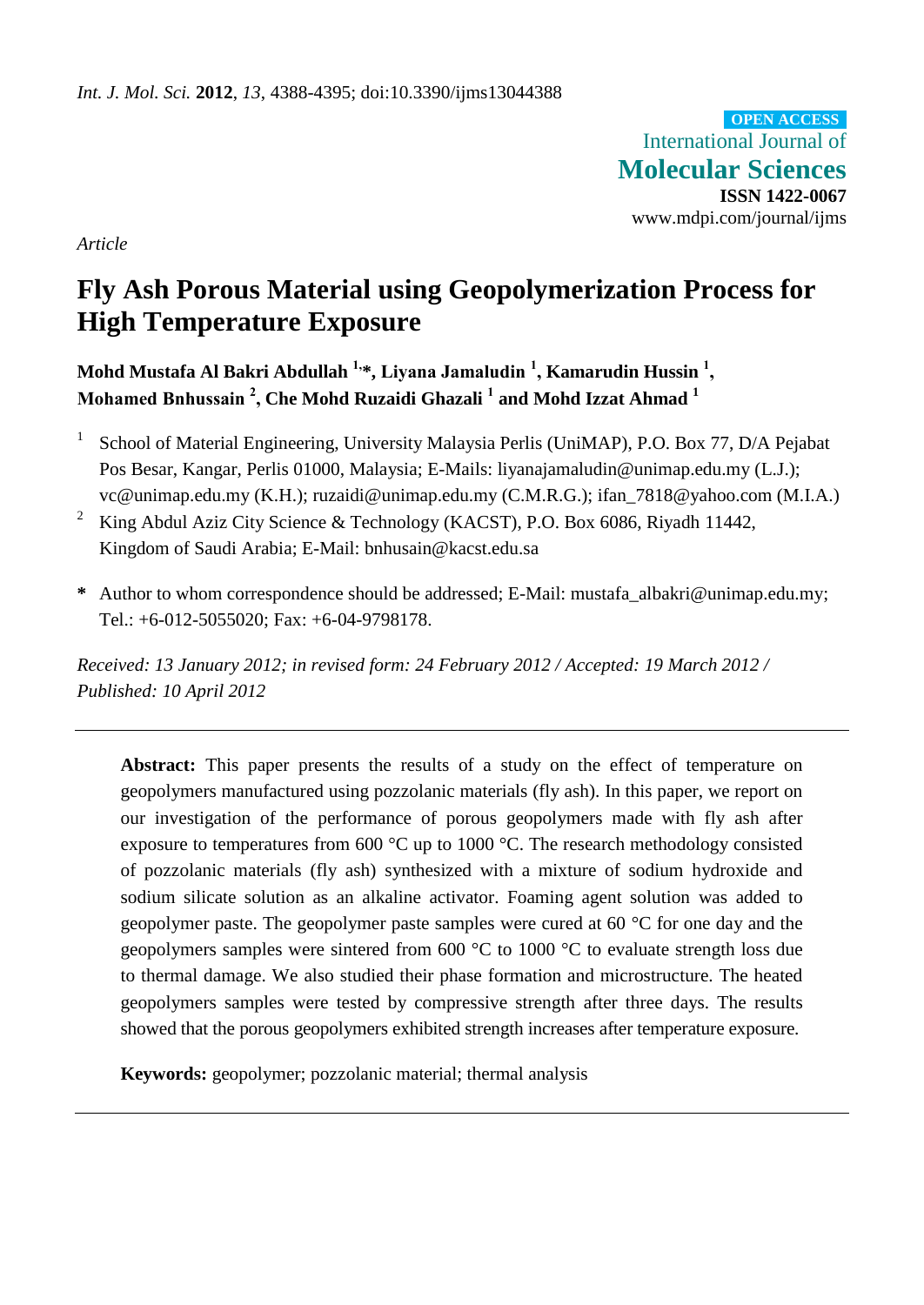### **1. Introduction**

In 1978, Davidovits introduced the word "geopolymer" to describe an alternative cementitious material which has ceramic-like properties [1]. Geopolymer technology has the potential to reduce emissions by 80% because high temperature calcining is not required [2]. It also exhibits ceramic-like properties with good resistance to fire at elevated temperature. Geopolymer are amorphous to semi crystalline equivalent of certain zeolitic materials with excellent properties such as high fire and erosion resistances and high strength materials [3]. Materials that use fewer natural resources, require less energy, and generate less  $CO<sub>2</sub>$  are referred to as green materials. Fly ash refers to the inorganic, incombustible matter present in coal that is fused into a glassy, amorphous structure during the combustion process [4]. Geopolymer is a man-made material with many exceptional properties including impressive fire resistance and the capacity to encapsulate hazardous waste [5].

The alkaline liquid could be used to react with the silicon (Si) and the aluminum (Al) in a source material of natural minerals or in by-product materials such as fly ash and rice husk to produce binders [6]. Fly ash geopolymer does not require high temperature processing. Fly ash-based geopolymer with 12 M NaOH concentration shows excellent result with high compressive strength (94.59 MPa) for the 7th day of testing [3]. Palomo *et al*. (1999) reported that an activator with a 12 M of NaOH concentration leads to better results than an 18 M of NaOH concentration. In addition, the researchers used a ratio of fly ash to alkaline activator in the range of 2.5 to 3.3 to achieve optimum parameters with better strength [3]. Samples cured at 70  $\degree$ C provided the concrete with good strength and workability properties [7]. Some researchers have described the alkali activation of fly ash (AAFA) as a physical–chemical process in which the powdery solid is mixed with a concentrated alkali solution in a suitable proportion to produce a workable and mouldable paste, which is stored at mild temperatures ( $\langle 100 \, \text{C} \rangle$  for a short period of time to produce a material with good binding properties [8].

High temperature performance of geopolymers are investigated and presented in this paper with a view to produce an alternative refractory material. Cement is produced by heating a powdered mixture of limestone, clay, ferrous materials, and siliceous materials to temperature of  $1500 \degree C$  [1]. Geopolymer can be produced by combining pozzolanic compound or aluminosilicate source material with highly alkaline solution [5]. Their physical behavior is similar to that of OPC and has been considered as a possible improvement on cement in respect of compressive strength, resistance to fire, heat and acidity, and as a medium for the encapsulation of hazardous or low/intermediate level radioactive waste [9–12]. In the present work we briefly investigated a geopolymer which is suitable for high temperature application.

# **2. Results and Discussion**

## *2.1. Physical Behavior of Porous Geopolymer after Sintering*

Physical observations showed the decolorization of all specimens after sintering. The dimensional change did not exhibit after sintering at high temperature. Observations showed few cracks after exposure to elevated temperatures. The average mass reduction compared with geopolymer before sintering for different mass ratios and temperature are summarized in Table 1.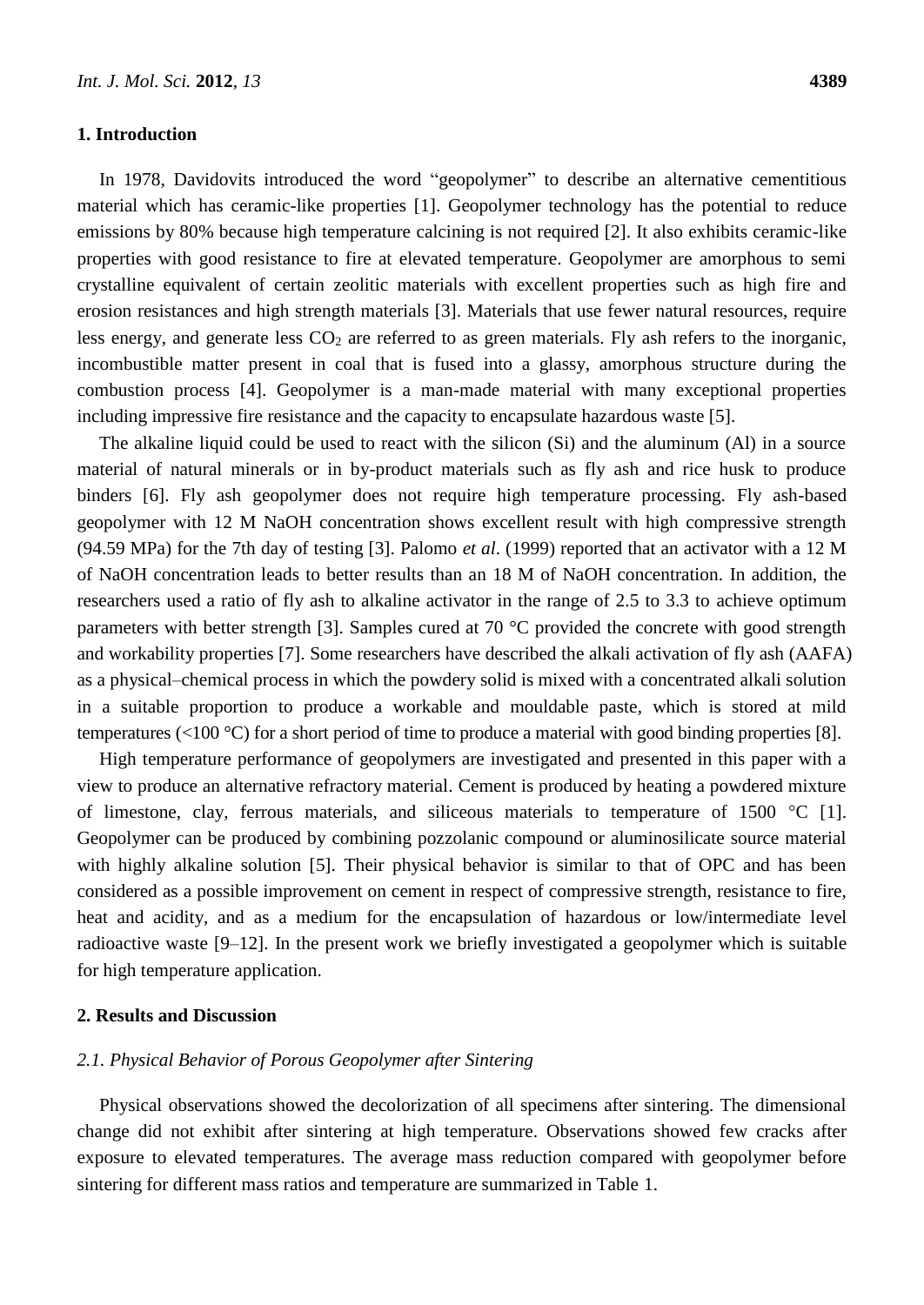| <b>Ratio</b>                           | Mass reduction $(\% )$ |        |                  |  |  |
|----------------------------------------|------------------------|--------|------------------|--|--|
| Na <sub>2</sub> SiO <sub>3</sub> /NaOH | $600 \text{ C}$        | 800 °C | $1000 \text{ C}$ |  |  |
| 2.5                                    | 17.32                  | 19.45  | 22.36            |  |  |
| 3.0                                    | 17.80                  | 19.50  | 22.65            |  |  |
| 3.5                                    | 17.95                  | 19.70  | 27.35            |  |  |

**Table 1.** Percentage of mass reduction of sintered porous geopolymer samples.

# *2.2. Compressive Strength*

The compressive strength of porous geopolymer samples were measured using mechanical testing with Automatic Max (Instron, 5569 USA). The strength of samples was tested three days after casting. Physical observations showed the decolorization of all specimens. Figure 1 represents the compressive strength development of porous geopolymer samples before and after temperature exposure with various  $Na<sub>2</sub>SiO<sub>3</sub>/NaOH$  ratio results ranging from 2.5 to 3.5. The compressive strength of geopolymer significantly improved with increasing sintering temperature and as the ratio increased. An increase in Na<sub>2</sub>SiO<sub>3</sub>/NaOH ratio results in an increase of Na content in the mixtures which in turn produce more stable strength properties [13]. Rapid strength development occurs within geopolymers with higher concentrations of NaOH [14]. As presented in Table 2, the highest compressive strength, 42.40 MPa, was achieved after three days with the 3.5 ratio of  $\text{Na}_2\text{SiO}_3/\text{NaOH}$  and highest sintering temperature of 1000 °C. Geopolymer samples withstand a maximum application temperature of approximately 1000 °C [15].

**Table 2.** Geopolymer samples strength results.

| <b>Ratio</b> | Compressive strength after 3 days (Mpa) |        |        |       |  |
|--------------|-----------------------------------------|--------|--------|-------|--|
| Na2SiO3/NaOH | unsintered                              | 600 °C | 800 °C | 1000  |  |
| 2.5          | 12.12                                   | 10.41  | 8.90   | 8.63  |  |
| 3.0          | 15.56                                   | 10.04  | 24.00  | 22.83 |  |
| 3.5          | 21.99                                   | 14.63  | 24.33  | 42.40 |  |

Figure 1. Effect of unsintered and sintered temperature of porous geopolymer on compressive strength.

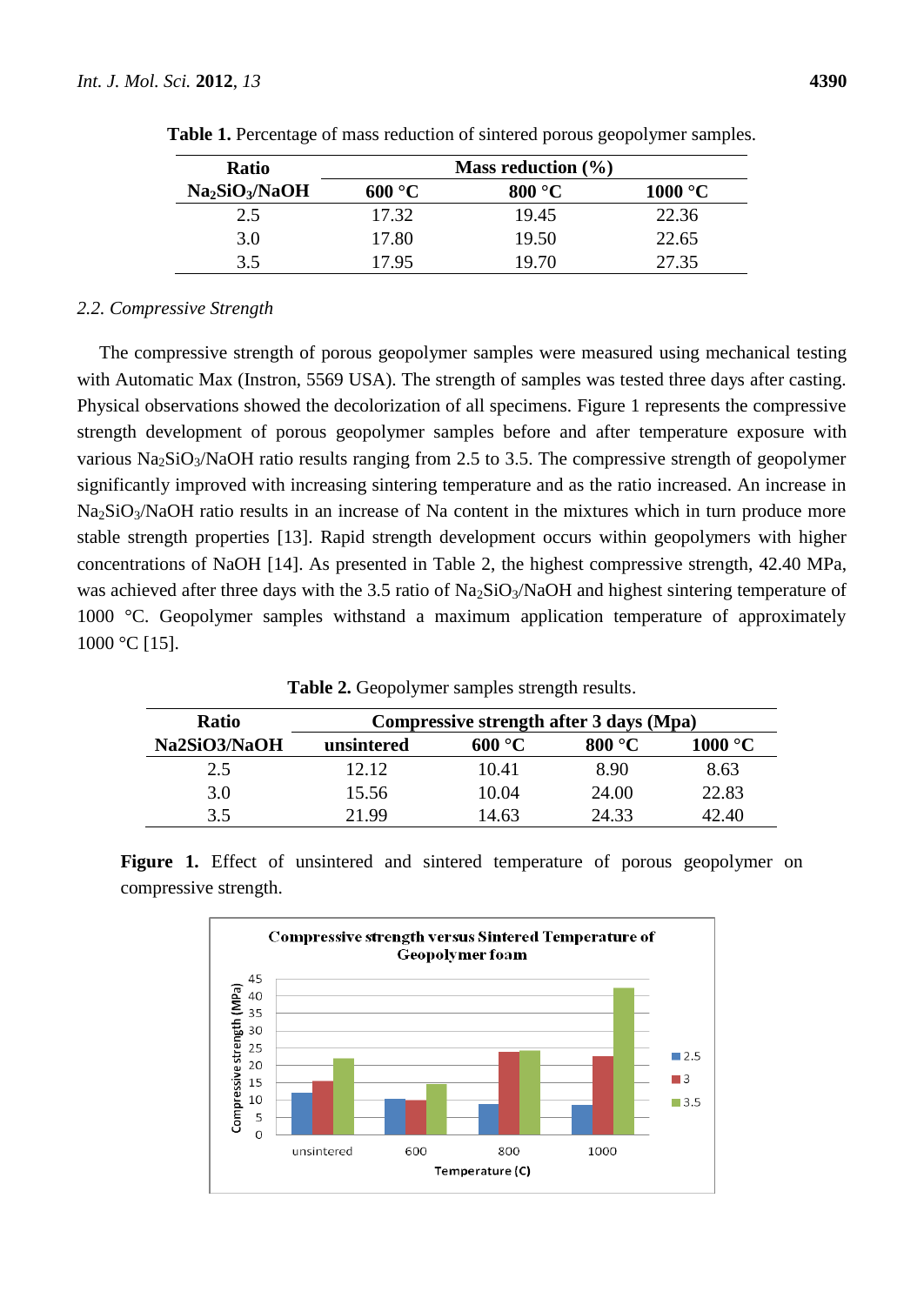# *2.3. Scanning Electron Microscopy Analysis*

The microstructure of porous geopolymer in Figure 2 shows the formation of porous heterogeneous matrix which does not exist in the original fly ash. It can be seen that porous geopolymers with lower ratio have more open porosity and the open porosities of porous geopolymers decrease with increasing heat treatment temperatures. The increase in porosity is attributed to sintering possibility by assistance from a liquid phase.



**Figure 2.** Porous geopolymer microstructure before temperature exposure.

The SEM image for the porous geopolymer heated to 1000  $\mathcal C$  shows a microstructure that appears to contain relatively less unreacted fly ash microspheres proportions. Porous geopolymer after temperature exposure is shown in Figure 3. Figure 4 shows hollow cavities due to spaces left behind by dissolved fly ash particles. The pore sizes in the geopolymer after temperature exposure were 10 μm–20 μm. Porosity is caused by different developments of microstructure skeletons in the porous geopolymer. The solid-to-liquid ratio affects the volume of voids and porosity in the geopolymer which directly influences the strength of geopolymer.



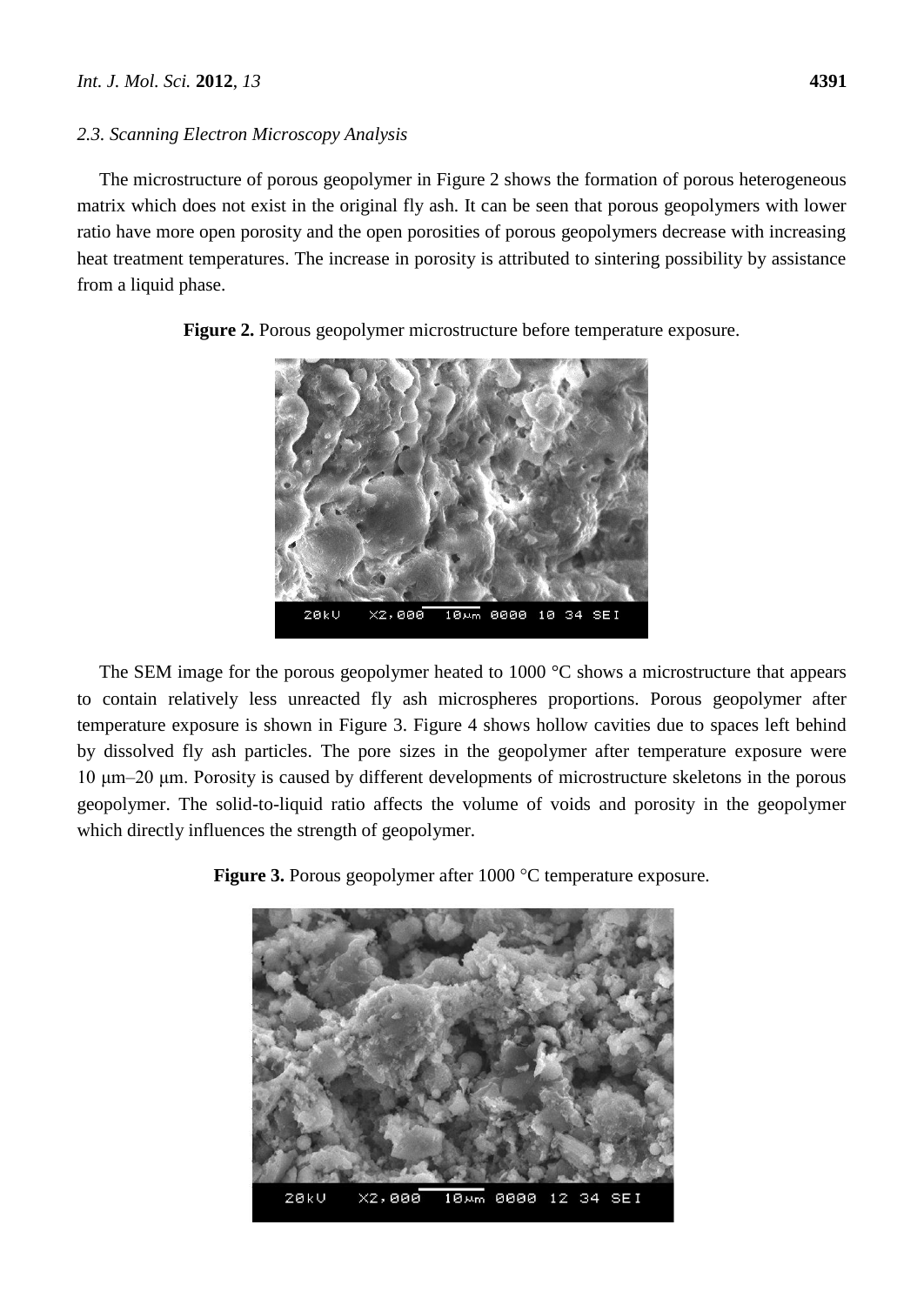

**Figure 4**. Hollow cavities of geopolymer porous sample.

## *2.4. Water Absorption and Porosity*

The water absorption of geopolymer samples was determined with different water/solids ratios. Water absorption can be used to represent an open porosity of geopolymer. The measurement is taken by calculating the difference in specimen weight under over-dried and fully saturated conditions. The percentage of water absorption for all geopolymer samples varied in the range 2.56 to 4.49% at three days of the geopolymer age. The water absorption of fly ash geopolymer normally varies between 3 and 5% [16]. When high alkaline solution is added to the mixture, the water absorption tends to increase. A mix with a high amount of alkaline activator solution will produce a more porous geopolymer gel. A high amount of sodium silicate ratio in a mixture was found to produce geopolymer concrete with large pore sizes [17]. This explains the tendency of a mixture with high alkaline content to have higher porosity than mixes with low alkaline ratios.

#### **3. Experimental Setup**

# *3.1. Materials*

Fly ash obtained from Manjung power station in Lumut, Perak, Malaysia was used as base materials to produce the geopolymers sample.

Sodium silicate ( $Na<sub>2</sub>SiO<sub>3</sub>$ ) mixed with sodium hydroxide (NaOH) used as an alkaline activator for this research. NaOH in pellet form with 97% purity (Vijaya Rangan, 2008) and Na<sub>2</sub>SiO<sub>3</sub> consists of  $Na<sub>2</sub>O = 9.4\%$ ,  $SiO<sub>2</sub> = 30.1\%$  and  $H<sub>2</sub>O = 60.5\%$ , with mass ratio  $SiO<sub>2</sub>/Na<sub>2</sub>O = 3.20-3.30$ . Foaming agents, including spherical Al powder and hydrogen peroxide, were added to the geopolymer paste to control porosity into the material and to shorten the diffusion distance for entrapped water to leave the samples.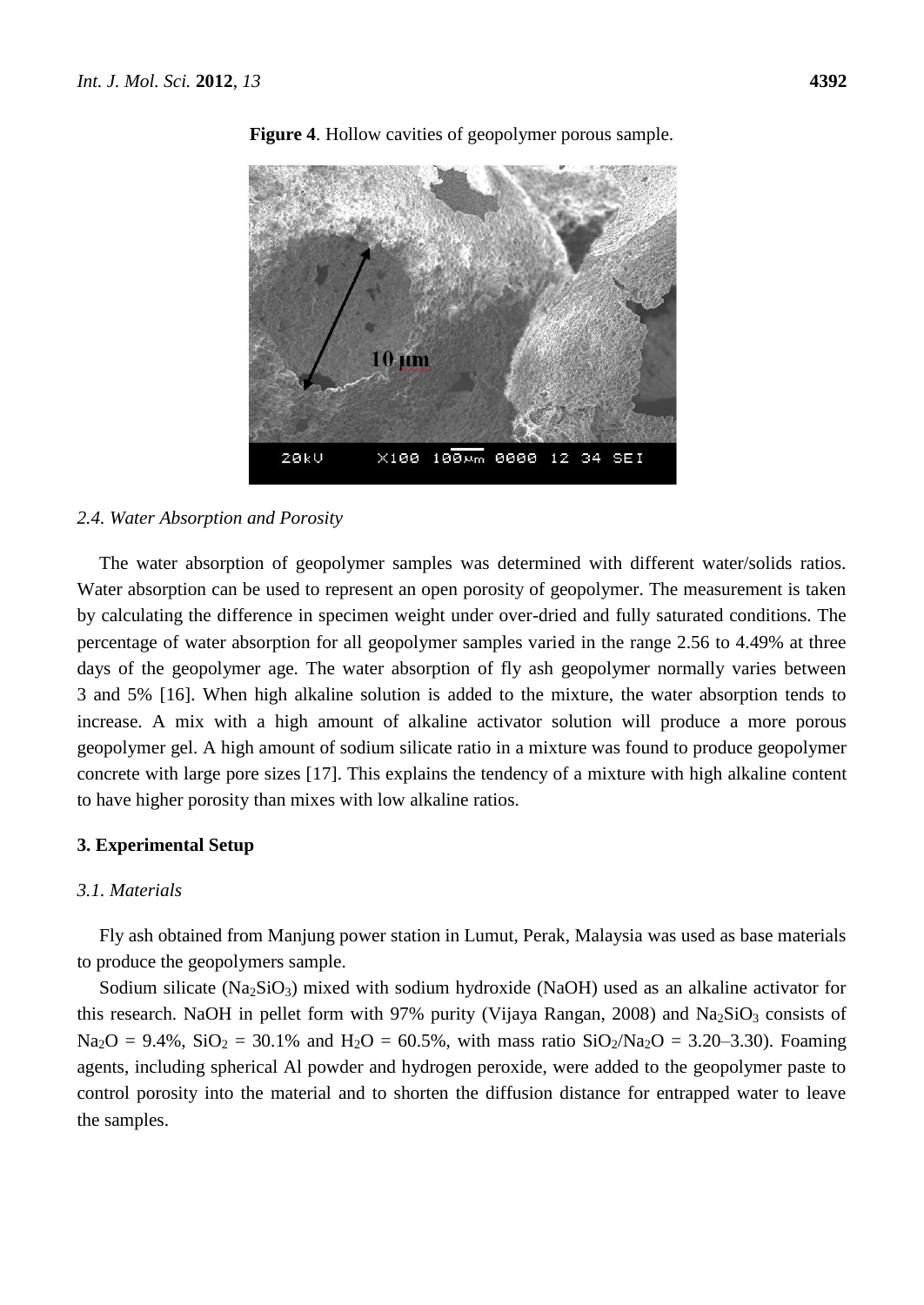#### *3.2. Mixture Compositions*

Geopolymer materials were prepared by mixing alumino-silicate with the alkaline activator solution. The alkaline activator solutions were prepared by the dissolution of sodium hydroxide in one liter of distilled water in a volumetric flask to obtain a 12 M concentration. Alkaline activator, which consisted of the combination of NaOH and Na<sub>2</sub>SiO<sub>3</sub>, was prepared just before it was to be mixed with the fly ash. The sodium silicate was added to enhance the process of geopolymerization [18]. The ratio of

pozzolanic materials/alkaline activator and  $Na<sub>2</sub>SiO<sub>3</sub>/NaOH$  used was 2.5, 3.0 and 3.5 for all mixtures. This particular ratio was used based on the work of Hardjito *et al.* (2008) in which it was stated that this ratio produced the highest compressive strength [19]. Table 3 shows a mixture with proportions of geopolymer paste with different ratios of  $Na<sub>2</sub>SiO<sub>3</sub>/NaOH$ .

| <b>Mixture of geopolymer</b>                 | Mass ratios $(2.5)$ | Mass ratios $(3.0)$ | Mass ratios $(3.5)$ |
|----------------------------------------------|---------------------|---------------------|---------------------|
| Ratio of fly ash/alkaline<br>activator       | 2.5                 | 3.0                 | 3.5                 |
| Ratio Na <sub>2</sub> SiO <sub>3</sub> /NaOH | 2.5                 | 3.0                 | 3.5                 |
| Mass of fly ash $(g)$                        | 1210                | 1270                | 1310                |
| Mass of NaOH $(g)$                           | 137.8               | 105.5               | 83.3                |
| Mass of $Na2SiO3(g)$                         | 344.4               | 316.4               | 291.7               |

**Table 3.** Mixture proportions of geopolymer paste.

# *3.3. Samples Preparation*

The alkaline solution was added to the geopolymeric precursor (fly ash) and mixed for 5 min to obtain a homogeneous mixture. Foaming agent solution was added to geopolymer paste to get porous geopolymer. The geopolymer mixture formed a slurry paste and was poured into a steel sample mould (50 mm  $\times$  50 mm  $\times$  50 mm) which was then allowed to stand at room temperature for a few hours.

# *3.4. Curing Regime and High Temperature Exposure*

Geopolymer paste was cured in the oven for one day at constant temperature of 60  $\degree$  [7]. At the end of curing regime, the samples were removed from their molds and allowed to cool before initial qualitative observations were recorded.

To study the effect of heating on the microstructure and loss of water, the cured porous geopolymer were heated at 600 °C, 800 °C, and 1000 °C for three hours in box furnace with heating and cooling rates 5 °C/min [20]. The unexposed samples were left undisturbed at ambient temperature.

## *3.5. Compressive Test*

The compressive strength of geopolymer samples were measured according to BS 1881-116:1983 using mechanical testing with Automatic Max (Instron, 5569 USA) in order to obtain the ultimate strength of geopolymer. The samples were compressed with 50 kN load and with loading rate of 5 mm/min.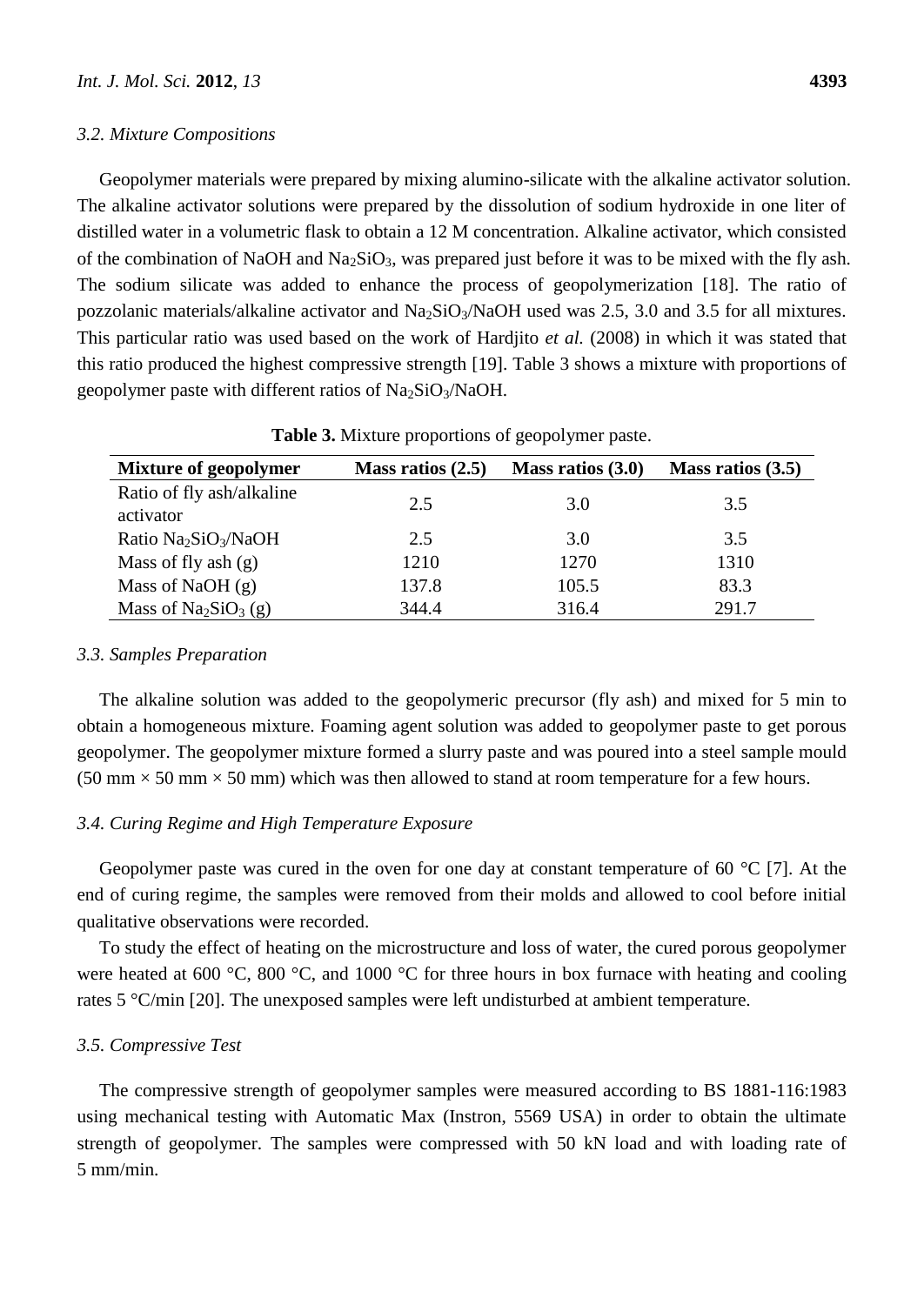#### *3.6. Microstructure Analysis Test*

Scanning electron microscopy (SEM) was performed using SEM JSM-6460 LA Jeol Japan in School of Materials Engineering, University Malaysia Perlis (UniMAP) to analyze the microstructure of the fly ash and porous geopolymer samples. The test was conducted using secondary and backscattered electron detectors. SEM analysis was done at the accelerating voltage of 20 kV. Samples of fly ash were prepared in powder form and the other porous geopolymer samples were placed on the sample holders supported by carbon tape.

# **4. Conclusions**

In conclusion, the fly ash porous geopolymer displayed increase in strength after temperature exposure of 1000 °C. This is attributed to the increase in a combination of polymerization reaction and sintering at high temperature. The fly ash-to-activator ratio can be an important parameter regarding strength and sintering temperature of the porous geopolymer. Fly ash porous geopolymer with a ratio 3.5 of Na2SiO3/NaOH shows excellent results with high compressive strength (42.4 MPa) after 3 days of testing, even after high temperature exposure.

## **Acknowledgments**

This study was funded by King Abdul Aziz City Science and Technology (KACST). The authors extend their thanks and appreciation to Centre of Excellence Geopolymer & Green Technology (CEGeoGTech) and the School of Material Engineering, Universiti Malaysia, Perlis (UniMAP) for their support.

## **References**

- 1. Davidovits, J. Geopolymer cement to minimize carbon-dioxide greenhouse-warming. *Ceram. Trans*. **1993**, *37*, 165–182.
- 2. Davidovits, J. Global warming impact on the cement and aggregates industries. *World Resour. Rev.* **1993**, *6*, 263–278.
- 3. Mustafa Albakri, A.M.; Kamarudin, H.; Bnhussain, M.; Khairul Nizar, I.; Rafiza, A.R.; Zarina, Y. Microstructure of different NaOH molarity of fly ash-based green polymeric cement. *J. Eng. Technol. Res.* **2011**, *3*, 44–49.
- 4. Davidovits, J. Geopolymers: Inorganic polymeric new materials. *J. Therm. Anal.* **1991**, *37*, 1633–1656.
- 5. Thomas Paul, K.; Satpthy, S.K.; Manna, I.; Chakraborty, K.K.; Nando, G.B. Preparation and characterization of nano structured materials from fly ash: A waste from thermal power stations, by high energy ball milling. *Nanoscale Res. Lett.* **2007**, *2*, 397–404.
- 6. Davidoits, J. High-alkali Cements for 21st Century Concretes. In *Concrete Technology Past, Present and Future*; Mehta, P.K., Ed.; American Concrete Institute: Detroit, MI, USA, 1994; SP-144, pp. 383–397.